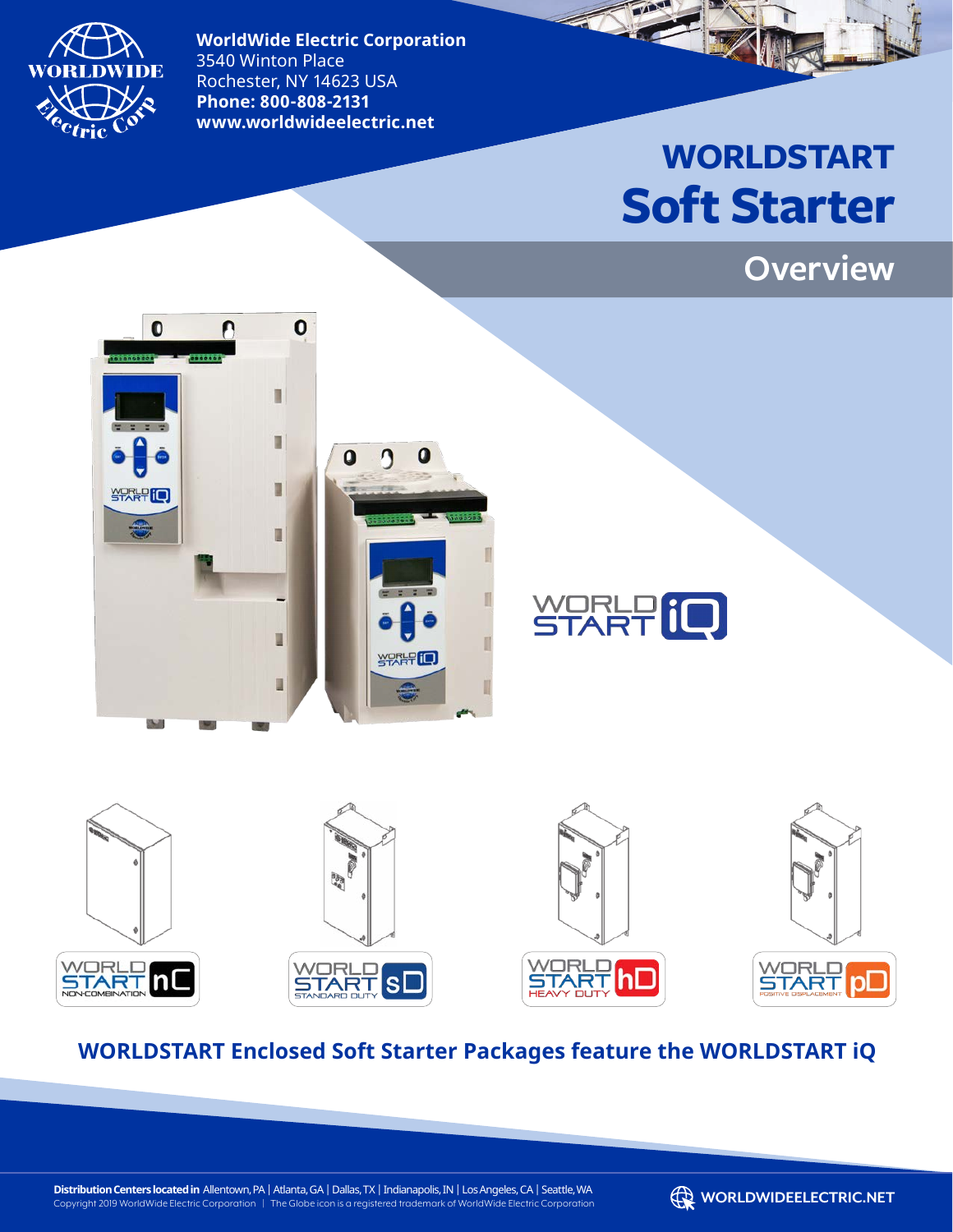### **WorldWide Electric Soft Starters**





The WORLDSTART iQ Soft Starter enhances the productivity of your operation by reducing wear and tear on your power transmission equipment. In addition to starting and stopping your motor with precision and efficiency, the WORLDSTART iQ also helps minimize energy costs and improve operational effectiveness.

#### **Specifications**

- Output: 10-400 HP ratings at 460V
- Control Voltage: 120/230VAC
- Bypass Type: Internal
- Starting Current: True 3-phase starter, rated at 350% / 450% FLA for 30 seconds

#### **Feature Overview**

- Constant current and current ramp start
- Advanced adaptive control starting / stopping
- Kickstart starting
- Coast-to-stop and ramp-to-stop options
- DC brake
- Soft brake
- Jog (forward and reverse)
- Inside delta control (6-wire)
- Soft trip

#### **Start-Up Commissioning & Maintenance**

- Multi-language graphical display
- I/O and network expansion options
- USB port and data logging
- Analog output
- Emergency run
- SCR fail powerthrough operation
- Daily on / off scheduling

#### **Advanced Protection**

- Undercurrent / overcurrent
- Motor thermistor
- Current imbalance
- Phase sequence
- Phase loss
- Power loss





The WORLDSTART Non-Combination (nC) Soft Starter Package is for the customer that has an existing service disconnect in place. Easy installation with 3-phase in and 3-phase out, self-powered and pre-wired 120 volt control with additional bus space for customer use. The WORLDSTART Non-Combination (nC) Soft Starter Package comes complete with power grounding bar and lugs, product manual and drawing.

#### **Specifications**

- Output: 10 300 HP
- Control Voltage: 120V
- Bypass Type: Internal bypass
- Enclosure: NEMA 4, white finish inside and outside
- Starting Current: True 3-phase starter, rated at **350%**  FLA for 30 seconds

#### **Product Features**

- UL489 protected CPT line and UL1077 protected load
- 120 V bus and large insulated grounding bar
- Pre-wired per UL508A

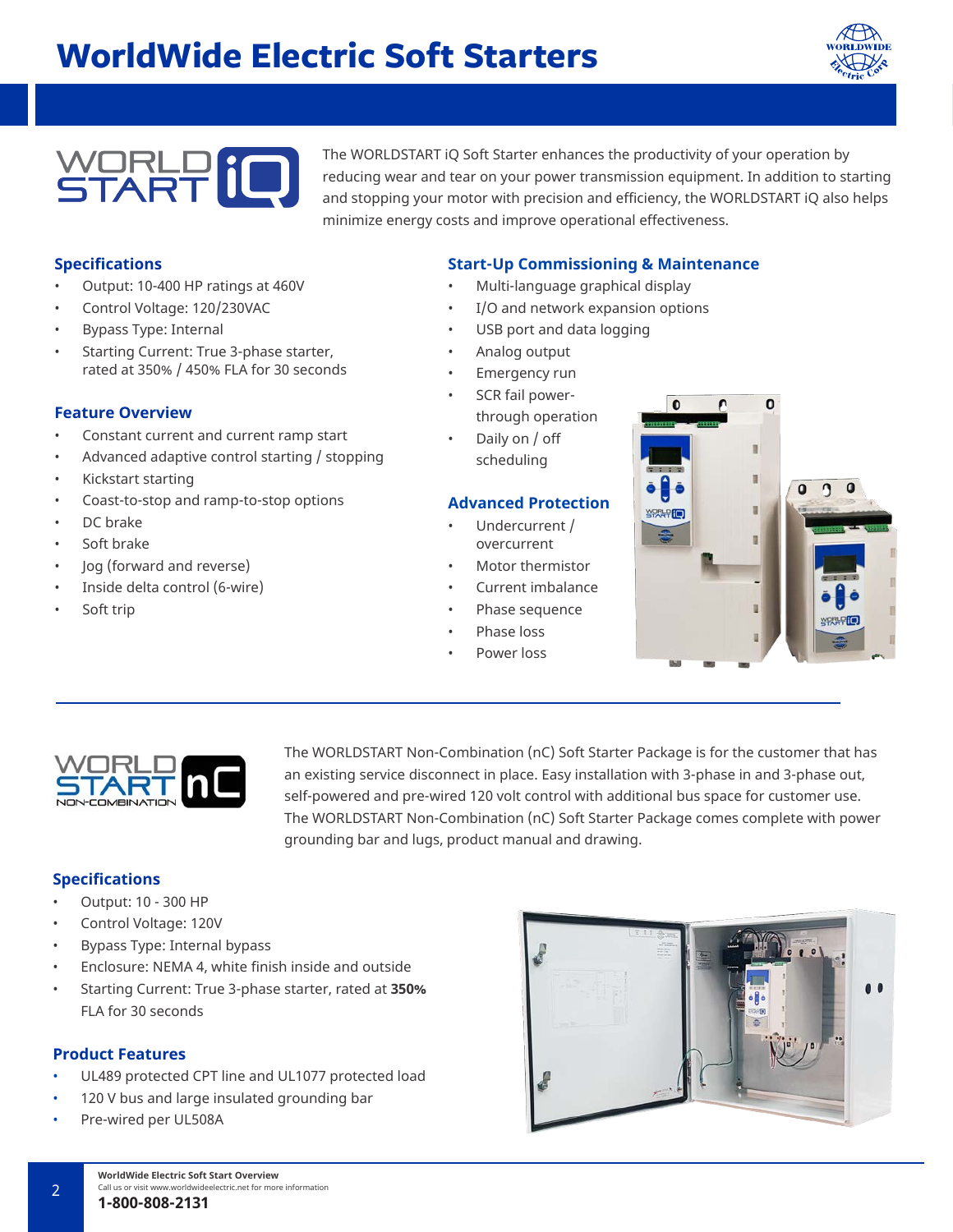### **WorldWide Electric Soft Starters**





e a E

Designed for flexibility and reliability, the WORLDSTART Standard Duty (sD) Combination Soft Starter Package features a programmable timer and schedules along with door mounted pilot devices for operation. This UL package is designed, built, and tested per UL 508A and NEC Code.

#### **Specifications**

- Output: 20-300 HP ratings @ 460V
- Control Voltage: 120 VAC
- Bypass Type: Run-rated bypass
- Enclosure: NEMA 4, white finish inside and outside
- Starting Current: True 3-phase starter, rated at **350%** FLA for 30 seconds

#### **Product Features**

- Off / local / remote switch
- Fault lamp and reset push-button
- Start / stop push-button
- Motor run lamp
- Programmable timer and schedulers
- Fast commissioning with WORLDSTART visual software
- 2 and 3-wire start design standard



Offering all of the same benefits as the WORLDSTART sD with additional capacity, the WORLDSTART Heavy Duty (hD) Engineered Soft Starter Package is built for the toughest applications. The WORLDSTART hD offers oversized capacity for rock crushers, positive displacement pumps or any hard starting piece of equipment.

#### **Specifications**

- Output: 10 500 HP
- Control Voltage: 120 VAC
- Bypass Type: Run-rated bypass
- Enclosure: NEMA 4, white finish inside and outside
- Starting Current: True 3-phase starter, rated at **450%** FLA for 30 seconds

#### **Product Features**

- Off / local / remote switch
- Fault lamp and reset push-button
- Start / stop push-button
- Motor run lamp, e-stop and lamp, power-on lamp, external interlock lamp
- Across-line / RVSS selector switch
- Emergency bypass starter with full motor overload protection / start-rated (AC3)
- 2 and 3-wire start design standard
- Complete keypad for display and programming